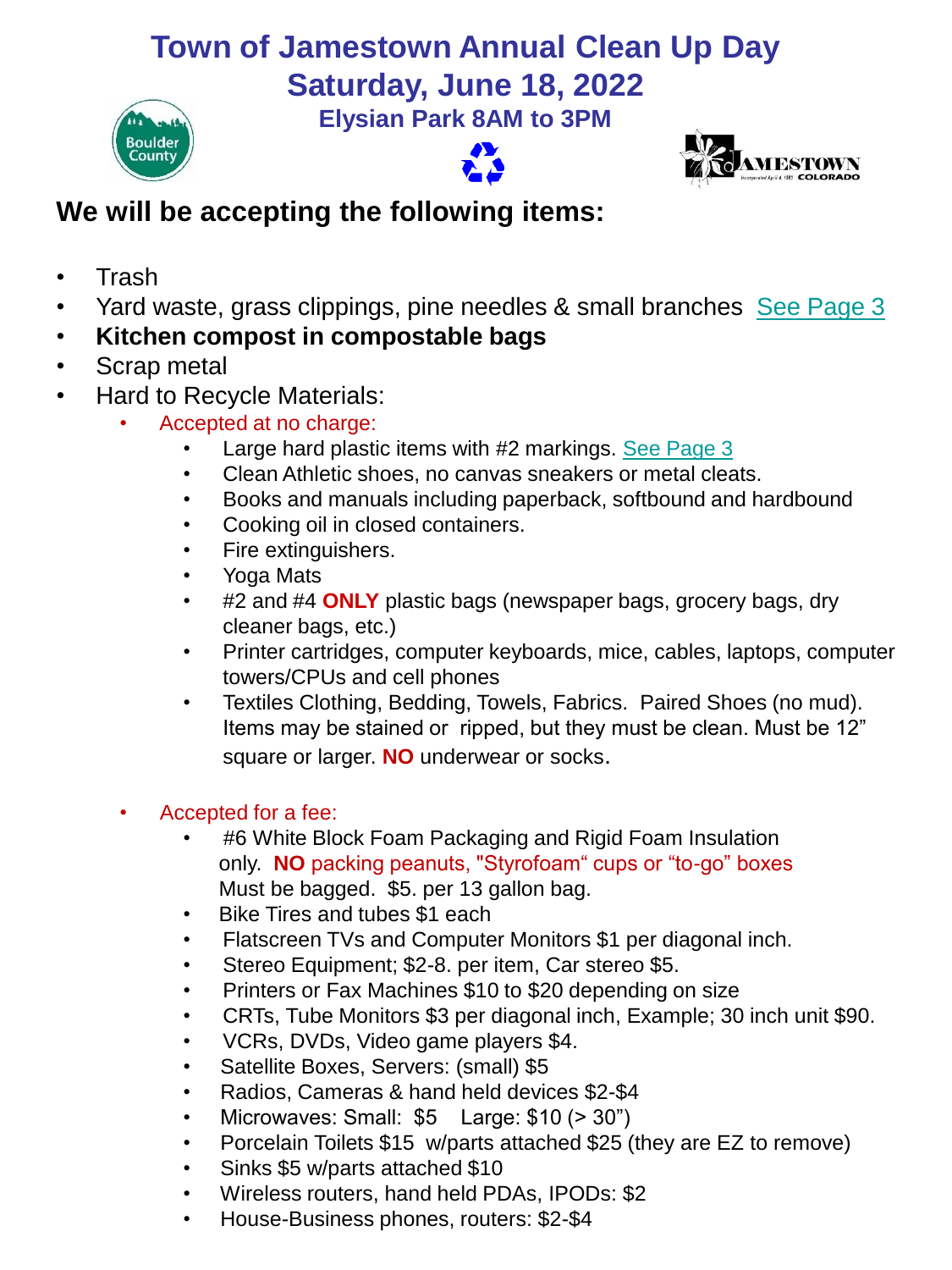- Household Hazardous Waste Materials (no fee)
	- **Batteries** -any size rechargeable battery.
	- **Cleaning materials:** bleach, laundry products, toilet and drain cleaners, furniture polish or wax, oven cleaner, ammonia.
	- **Paint,** aerosols, mineral spirits, latex, oil base, and stain.
	- **Automotive:** antifreeze, brake fluid, auto wax & polish, gasoline, diesel, kerosene, motor oil, transmission fluid, motor oil and antifreeze.
	- **Fluorescent** light tubes, CFLs, PCB ballasts.
	- **Pesticides**: fertilizer, fungicides, insecticides, repellants, Poisons.
	- **Mercury**: thermometers, thermostats and switches.
	- **ALSO**: glue, ink, photographic chemicals, spa chemicals, camp fuel, camp propane cylinders. [Complete list](https://www.bouldercounty.org/environment/hazardous-waste/accepted/)

#### Our Reuse Area:

There will be a reuse area, weather permitting, where resident can take home items that are still good or repairable. Absolutely no electronics TVs or other items for which there is a recycle charge are permitted in the reuse area. **Anything left over will be donated to Goodwill.**

#### **The following items are NOT accepted.**

We will **not** be accepting **Single Stream** recycles on Cleanup/Dumpster day. Bring them to our regular Recycle Saturday at **Elysian Park** from **10AM to Noon on June 11**.

Explosives, fireworks, flares, ammunition- These go to the Sheriffs' office at 5600 Flatiron Parkway

Prescription and over the counter drugs: Also to the Sheriff's Office or to Boulder Community Hospital on Arapahoe- There is a drop off near the Emergency Room Entrance

Lawn Mowers- or any machine with an engine- not accepted unless both gas and oil are completely drained and batteries removed

**Tires** 

Refrigerators and air conditioners: these contain Freon.

BBQ propane tanks: We can take the camp size only. Larger tanks may go to Fred's propane or your propane provider for a fee.

**Sharps:** Contact Ken for information about how these must be packaged before we can accept them.

Questions? email Ken at [kenlenarcic@gmail.com](mailto:kenlenarcic@gmail.com) or call 303 938-1486